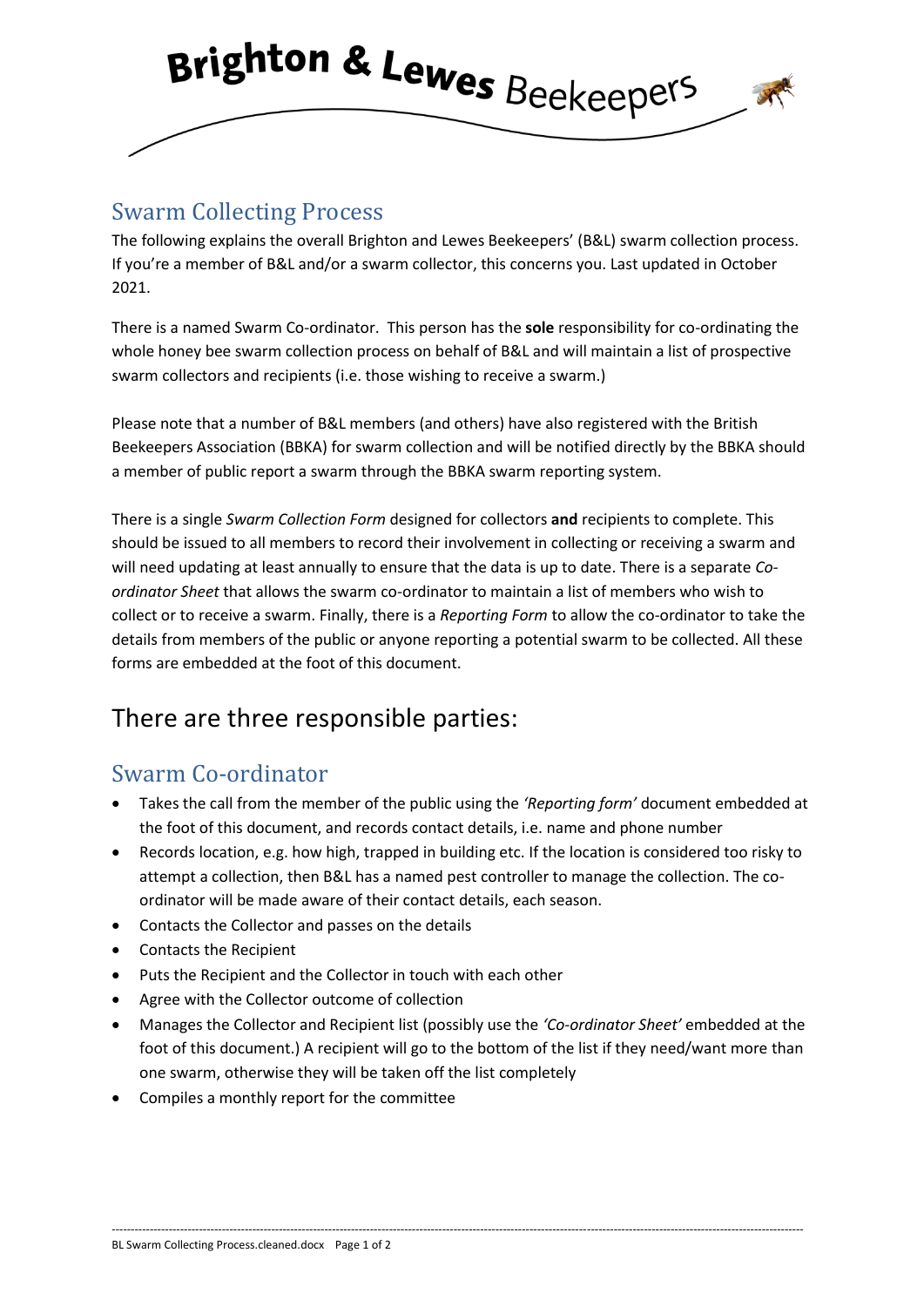# Brighton & Lewes Beekeepers

### Swarm Recipient

- (Refer to the *'Swarm Collection Form'* for required information in the yellow part of the form)
- Must be a B&L member (If not you need to join)
- Name, address and contact phone numbers to be provided to the Swarm Co-ordinator
- Are you willing to collect the swarm yourself? (think: have you done it before and do you have collecting equipment)?
- State what days and times and areas that you can collect from the collector
- Ensure that you have a built hive ready to receive the swarm, complete with frames and foundation now and not still flatpack?
- Are you away on holiday during the swarm season? (Apr Aug); to save ringing when you're not available
- Do you have, or need, a mentor to help ? (if so. Inform the Swarm Co-ordinator)

## Swarm Collector

- Contact the member of public to inform them of likely timescales to deal with the swarm
- Ensure that the swarm is of honeybees. If not, to inform the member of the public AND our Swarm Co-ordinator
- MUST ensure that safety is the highest priority when assessing the collection and if it is not safe to complete the collection to inform the member of public AND the Swarm Co-ordinator
- If unsafe or difficult to collect then contact B&L's specialist swarm collector / Pest Controller† listed below
- Needs to sign on for the duration of the swarming season (Holidays excepted) and not stop when they have collected enough for themselves
- The priority for Collection is:
	- o Swarm Recipient
	- o Yourself
	- o The rest of the members on the Co-ordinator Sheet
- The attached '*disclaimer'* form may be used
- Liaise with the Swarm Recipient to hand over.
- Contact the Swarm Co-ordinator to state action taken

Finally, please view the following short videos that are on YouTube – that explain how to collect a swarm. These are useful for the uninitiated:

--------------------------------------------------------------------------------------------------------------------------------------------------------------------------------------

- <https://www.youtube.com/watch?v=lIQpQ7zJlqM&t=2s>
- <https://www.youtube.com/watch?v=b9HvHBuMxds>

† Specialist Pest Controller: David Guy 07980 591631

Forms to be used in the swarm collecting process – see below